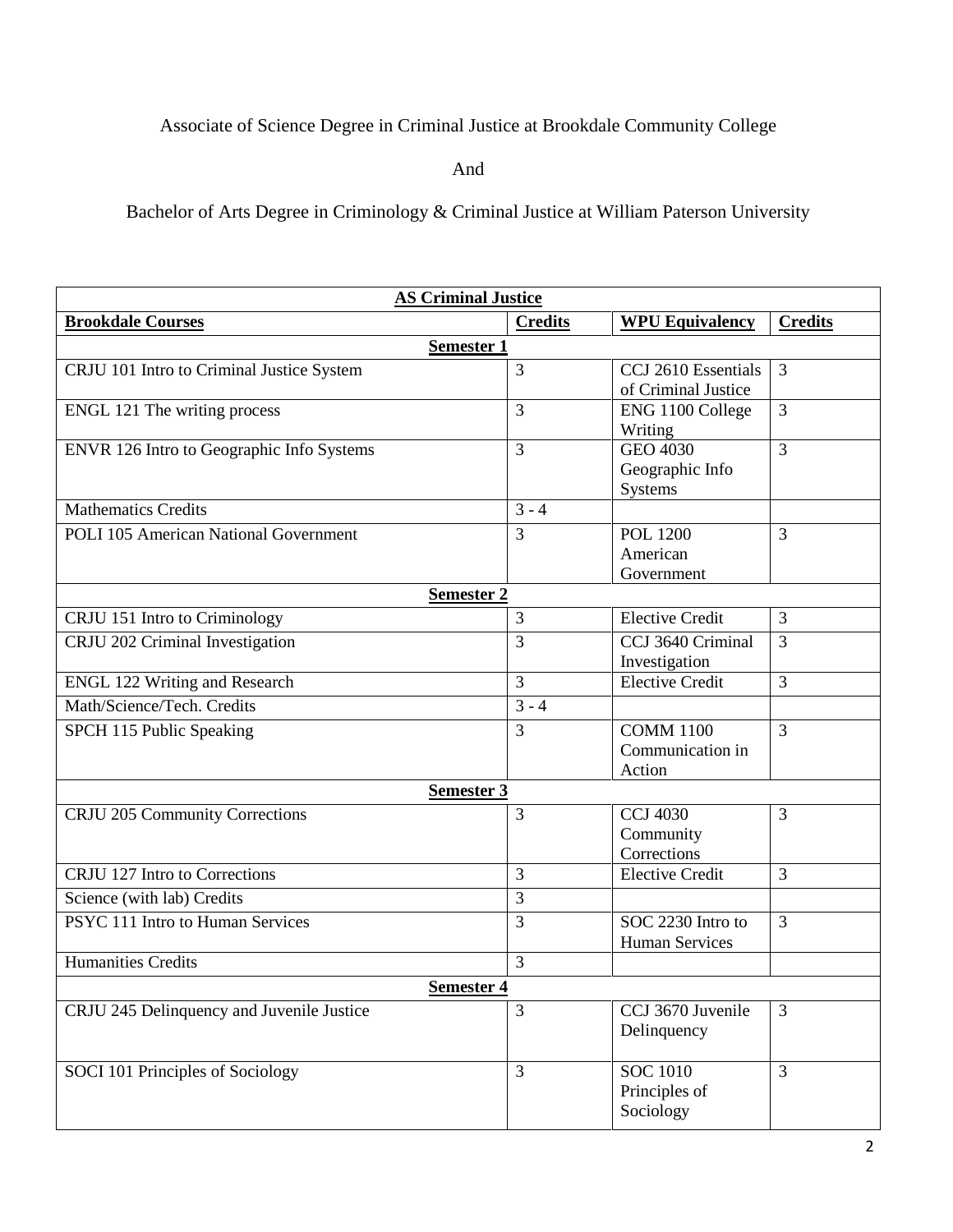| SOCI 202 Analysis of Social Problems         | 3       | SOC 1020 Social          | $\overline{3}$ |
|----------------------------------------------|---------|--------------------------|----------------|
|                                              |         | Problems                 |                |
| <b>Elective Credits</b>                      | $4 - 6$ |                          |                |
| <b>BA Criminology &amp; Criminal Justice</b> |         |                          |                |
|                                              |         | <b>CCJ Core Courses</b>  |                |
|                                              |         | SOC 3010 Research        | $\mathfrak{Z}$ |
|                                              |         | Methods                  |                |
|                                              |         | SOC 3020 Data            | $\overline{3}$ |
|                                              |         | Analysis                 |                |
|                                              |         | CCJ 4820 Senior          | $\overline{3}$ |
|                                              |         | Seminar in Criminal      |                |
|                                              |         | Justice                  |                |
|                                              |         | <b>CCJ 4920</b>          | $3 - 6$        |
|                                              |         |                          |                |
|                                              |         | Internship in            |                |
|                                              |         | Criminal Justice         |                |
|                                              |         | <b>CCJ</b> Major         |                |
|                                              |         | <b>Electives (Choose</b> |                |
|                                              |         | 12 credits)              |                |
|                                              |         | CCJ 2640 Forensic        | $\overline{3}$ |
|                                              |         | Social Psychology        |                |
|                                              |         | <b>CCJ 3230</b>          | $\overline{3}$ |
|                                              |         | Victimology              |                |
|                                              |         | CCJ 3280 Domestic        | $\overline{3}$ |
|                                              |         | Violence                 |                |
|                                              |         | <b>CCJ 3360</b>          | $\overline{3}$ |
|                                              |         | Comparative              |                |
|                                              |         | <b>Criminal Justice</b>  |                |
|                                              |         | Systems                  |                |
|                                              |         | CCJ 3620 Policing        | $\overline{3}$ |
|                                              |         | <b>CCJ 3630</b>          | 3              |
|                                              |         | <b>Organized Crime</b>   |                |
|                                              |         | <b>CCJ 3660</b>          | $\overline{3}$ |
|                                              |         | Sociology of             |                |
|                                              |         | Corrections              |                |
|                                              |         | CCJ 4010 Integrity       | $\mathfrak{Z}$ |
|                                              |         | in Criminal Justice      |                |
|                                              |         | SOC 2620                 | $\overline{3}$ |
|                                              |         | Violence                 |                |
|                                              |         | SOC 2660 Italian         | $\overline{3}$ |
|                                              |         | and Italian-             |                |
|                                              |         | American Culture:        |                |
|                                              |         | From the                 |                |
|                                              |         | Mezzogiorno to the       |                |
|                                              |         | "Jersey Shore"           |                |
|                                              |         | <b>SOC 2990</b>          | $\overline{3}$ |
|                                              |         | Sociology of Race        |                |
|                                              |         | and Law                  |                |
|                                              |         | <b>SOC 3350</b>          | $\overline{3}$ |
|                                              |         | Sociology of Law         |                |
|                                              |         | SOC 3560                 | $\overline{3}$ |
|                                              |         |                          |                |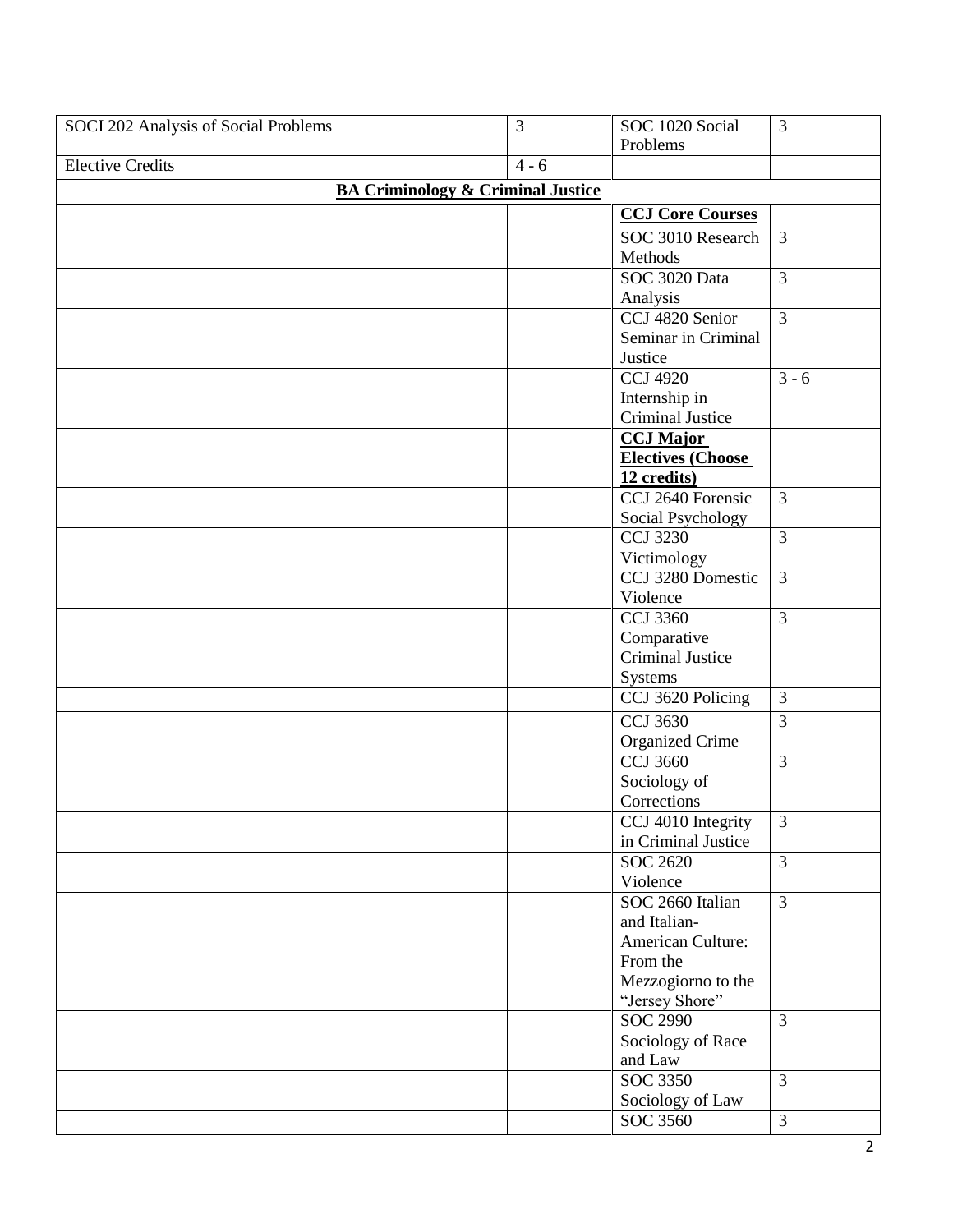|  | Sociology of Mental                 |                |
|--|-------------------------------------|----------------|
|  | Illness                             |                |
|  | SOC 3650 Social                     | $\overline{3}$ |
|  | Deviance                            |                |
|  | <b>CCJ</b> Related                  |                |
|  | <b>Electives (Choose 6</b>          |                |
|  | credits)                            |                |
|  | ANTH 3410 Law in                    | 3              |
|  | Society and Culture                 |                |
|  | <b>ANTH 3540</b>                    | $\overline{3}$ |
|  | Forensic Osteology                  |                |
|  | AWS 1550 Justice                    | 3              |
|  | and Racism                          |                |
|  | AWS 2070 Racism                     | $\overline{3}$ |
|  | and Mass Media                      |                |
|  | CCJ 2640 Forensic                   | $\overline{3}$ |
|  | Social Psychology                   |                |
|  | CCJ 3620 Policing                   | $\overline{3}$ |
|  | <b>CCJ 3660</b>                     | $\overline{3}$ |
|  | Sociology of                        |                |
|  | Corrections                         |                |
|  | <b>ENV 3400</b>                     | $\overline{3}$ |
|  | Environmental Law                   |                |
|  | PHIL 2000 Ethics                    | $\overline{3}$ |
|  |                                     |                |
|  | <b>PHIL 3330</b>                    | $\overline{3}$ |
|  | Philosophy of Law<br>POL 2210 State |                |
|  |                                     | $\overline{3}$ |
|  | Government                          |                |
|  | POL 2230 Urban                      | $\overline{3}$ |
|  | and Suburban                        |                |
|  | Politics<br>POL 2720 Politics       |                |
|  |                                     | $\overline{3}$ |
|  | and Sex<br><b>POL 3240</b>          | $\overline{3}$ |
|  |                                     |                |
|  | Constitutional Law                  |                |
|  | POL 3250 Civil                      | $\overline{3}$ |
|  | Liberties and Civil                 |                |
|  | Rights                              |                |
|  | POL 3730 Politics                   | $\overline{3}$ |
|  | of Sexual Violence                  |                |
|  | <b>PSY 2250</b>                     | $\overline{3}$ |
|  | Psychology of                       |                |
|  | Social Issues                       |                |
|  | <b>PSY 2750</b>                     | 3              |
|  | Psychology of Law                   |                |
|  | PSY 2900 Child                      | $\overline{3}$ |
|  | Abuse/Neglect                       |                |
|  | <b>PSY 3510</b>                     | $\overline{3}$ |
|  | Abnormal                            |                |
|  | Psychology                          |                |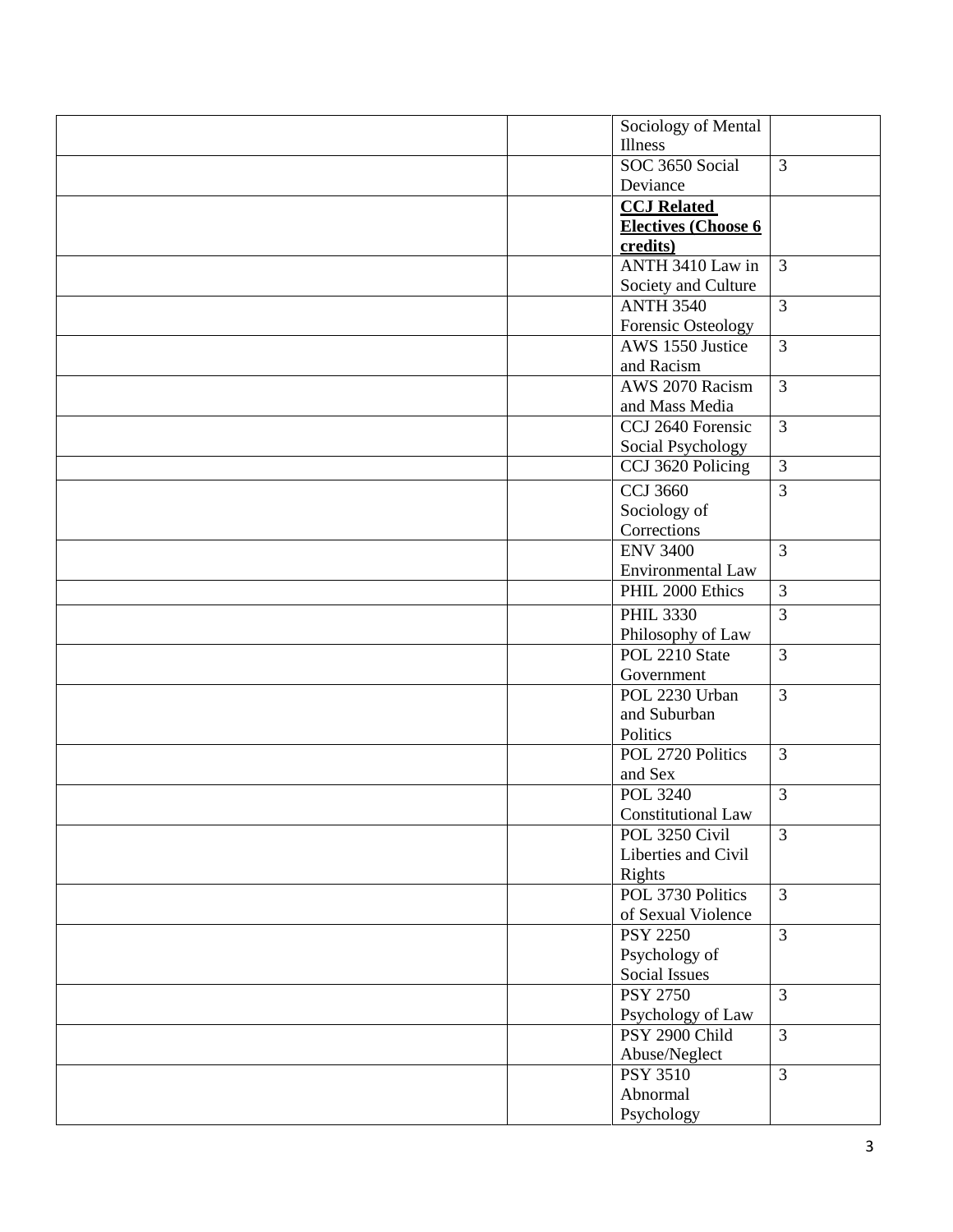|  | <b>PSY 3810</b>                     | $\overline{3}$ |
|--|-------------------------------------|----------------|
|  | Psychology of                       |                |
|  | Aggression                          |                |
|  | SOC 2220 Public                     | $\overline{3}$ |
|  | Sociology and Civic                 |                |
|  | Engagement                          |                |
|  | SOC 2410 Minority                   | $\overline{3}$ |
|  | Groups in America                   |                |
|  | SOC 2420 Muslims                    | $\overline{3}$ |
|  | and Islamic                         |                |
|  | Institutions in the                 |                |
|  | <b>United States</b>                |                |
|  | SOC 2620                            | $\overline{3}$ |
|  | Violence                            |                |
|  | SOC 2660 Italian                    | $\overline{3}$ |
|  | and Italian-                        |                |
|  | <b>American Culture:</b>            |                |
|  | From the                            |                |
|  | Mezzogiorno to the                  |                |
|  | "Jersey Shore"                      |                |
|  | SOC 2720 Urban                      | $\overline{3}$ |
|  | Sociology                           |                |
|  | SOC 2990                            | $\overline{3}$ |
|  |                                     |                |
|  | Sociology of Race                   |                |
|  | and Law<br>SOC 3350                 | $\overline{3}$ |
|  |                                     |                |
|  | Sociology of Law<br>SOC 3430 Ethnic | $\overline{3}$ |
|  |                                     |                |
|  | and Racial Conflict                 |                |
|  | Resolution                          |                |
|  | SOC 3540 Social                     | 3              |
|  | Stratification                      |                |
|  | SOC 3560                            | $\overline{3}$ |
|  | Sociology of Mental                 |                |
|  | Illness                             |                |
|  | SOC 3650 Social                     | 3              |
|  | Deviance                            |                |
|  | SOC 3730                            | $\overline{3}$ |
|  | Sociology of Social                 |                |
|  | Movements                           |                |
|  | <b>WGS 2250 Race,</b>               | $\overline{3}$ |
|  | Gender and Social                   |                |
|  | Justice                             |                |
|  | WGS 2720 Politics                   | $\mathfrak{Z}$ |
|  | and Sex                             |                |
|  | WGS 3080 Human                      | $\overline{3}$ |
|  | Trafficking                         |                |
|  | WGS 3290 Women                      | $\overline{3}$ |
|  | and the Law in US                   |                |
|  |                                     |                |
|  |                                     |                |